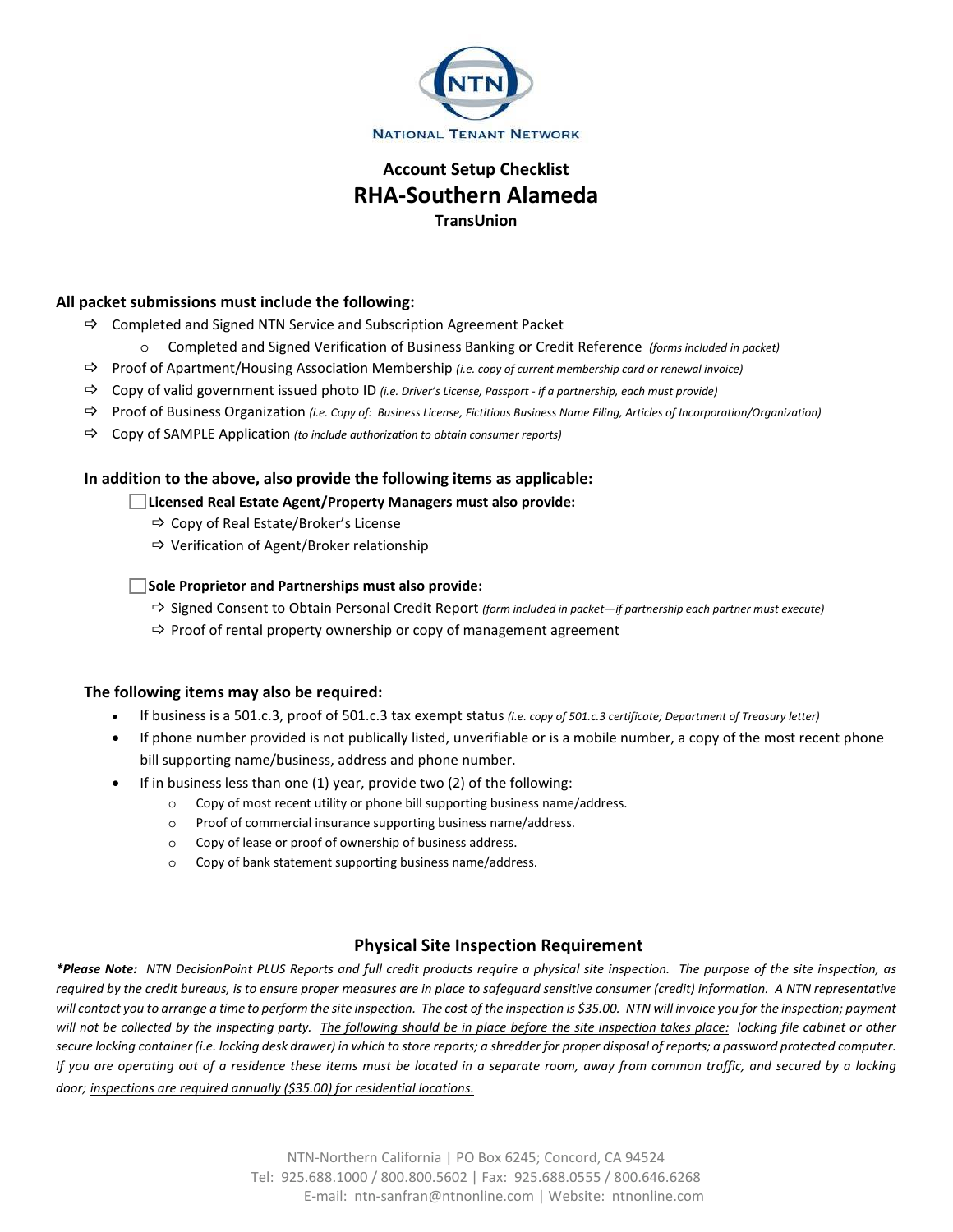# **Subscriber Account Information**

*Section must be completed in its entirety. Supporting documents required.*

| <b>Subscriber Name:</b><br>(Owner / Company)                 |                                                                                                                       |                                                                                                                       | Total # of<br>Rental Units: _________                                                                                 |
|--------------------------------------------------------------|-----------------------------------------------------------------------------------------------------------------------|-----------------------------------------------------------------------------------------------------------------------|-----------------------------------------------------------------------------------------------------------------------|
| <b>Contact Name:</b>                                         |                                                                                                                       | Title:                                                                                                                |                                                                                                                       |
| Phone:                                                       | <u> 1989 - Johann Barbara, martin da basar da basar da basar da basar da basar da basar da basar da basar da basa</u> | Email:                                                                                                                |                                                                                                                       |
| Fax:                                                         |                                                                                                                       | Website URL:                                                                                                          | <u> 1989 - Johann Barbara, martxa al III-lea (h. 1989).</u>                                                           |
|                                                              |                                                                                                                       |                                                                                                                       |                                                                                                                       |
| FEIN / Fed Tax ID No:                                        |                                                                                                                       | <b>Business License No:</b>                                                                                           |                                                                                                                       |
| Real Estate License No:                                      | <u> 1980 - Johann Barn, mars eta bainar eta bat erroman erroman erroman erroman erroman erroman erroman erroman e</u> | City/ST of Issuance:                                                                                                  |                                                                                                                       |
|                                                              |                                                                                                                       |                                                                                                                       | Physical Address is: OCommercial                                                                                      |
|                                                              |                                                                                                                       |                                                                                                                       | Residential                                                                                                           |
| Physical Address:                                            |                                                                                                                       |                                                                                                                       |                                                                                                                       |
| City / ST / Zip:                                             |                                                                                                                       | <u> 1989 - Johann Harry Harry Harry Harry Harry Harry Harry Harry Harry Harry Harry Harry Harry Harry Harry Harry</u> |                                                                                                                       |
| <b>Mailing Address:</b>                                      |                                                                                                                       |                                                                                                                       |                                                                                                                       |
| <b>SUBSCRIBER's Business is</b>                              | Corporation                                                                                                           | Type:                                                                                                                 | <b>Property Management Company</b>                                                                                    |
| <b>Organized as:</b>                                         | 501.c.3 Company                                                                                                       |                                                                                                                       | Licensed RE Agent / Property Manager                                                                                  |
|                                                              | Sole Proprietor / Partnership                                                                                         |                                                                                                                       | Individual Property Owner                                                                                             |
|                                                              |                                                                                                                       |                                                                                                                       |                                                                                                                       |
| How long have you been in business:                          |                                                                                                                       |                                                                                                                       |                                                                                                                       |
|                                                              |                                                                                                                       |                                                                                                                       |                                                                                                                       |
|                                                              |                                                                                                                       | <b>Rental Property Information</b>                                                                                    |                                                                                                                       |
| Rental Property Name: (if                                    |                                                                                                                       |                                                                                                                       |                                                                                                                       |
| applicable)<br>Property Owner's Name:                        |                                                                                                                       |                                                                                                                       | # of Units:                                                                                                           |
|                                                              |                                                                                                                       |                                                                                                                       |                                                                                                                       |
| Property Address:                                            |                                                                                                                       |                                                                                                                       |                                                                                                                       |
| Contact Name:                                                |                                                                                                                       | Title:                                                                                                                |                                                                                                                       |
| Phone:                                                       | <u> 1980 - Johann Barn, mars ann an t-Amhain Aonaichte ann an t-Amhain Aonaichte ann an t-Amhain Aonaichte ann an</u> | Email:                                                                                                                | <u> 1989 - Johann Barn, mars ann an t-Amhair an t-Amhair an t-Amhair an t-Amhair an t-Amhair an t-Amhair an t-Amh</u> |
| Fax:                                                         | <u> 1980 - Jan Samuel Barbara, poeta esta</u>                                                                         | Website URL:                                                                                                          | the control of the control of the control of the control of the control of the control of                             |
| Housing offered is:                                          | Market Rate<br>PHA                                                                                                    | Tax Credit #: ______________                                                                                          | □HUD #: __________                                                                                                    |
| Invoices will be sent to:                                    | <b>Subscriber Address</b>                                                                                             | Reports will be sent to:                                                                                              | <b>Subscriber Address</b>                                                                                             |
|                                                              | <b>Property Address</b>                                                                                               |                                                                                                                       | <b>Property Address</b>                                                                                               |
|                                                              | <b>Other Address</b>                                                                                                  |                                                                                                                       | <b>Other Address</b>                                                                                                  |
| <b>Products and Services Requested for this Property</b>     |                                                                                                                       |                                                                                                                       |                                                                                                                       |
| <b>Credit &amp; Credit-based Products</b>                    |                                                                                                                       | <b>Criminal Information Products &amp; Services</b>                                                                   |                                                                                                                       |
| DecisionPoint Report                                         |                                                                                                                       |                                                                                                                       | Multi-State Criminal Report                                                                                           |
| DecisionPoint PLUS Report*<br>$\Box$ FICO Score (add \$1.00) |                                                                                                                       |                                                                                                                       | County Level Criminal Report<br>California DOJ Sex-Offender**                                                         |
| Social Security Number Trace                                 |                                                                                                                       |                                                                                                                       | Verification Services (Emp. & LL Reference Calls)                                                                     |
| *Includes Credit Report. Site inspection required.*          |                                                                                                                       | ** CAL DOJ available to HUD properties only                                                                           |                                                                                                                       |
|                                                              |                                                                                                                       |                                                                                                                       |                                                                                                                       |
|                                                              |                                                                                                                       |                                                                                                                       |                                                                                                                       |
|                                                              |                                                                                                                       |                                                                                                                       |                                                                                                                       |
|                                                              |                                                                                                                       |                                                                                                                       |                                                                                                                       |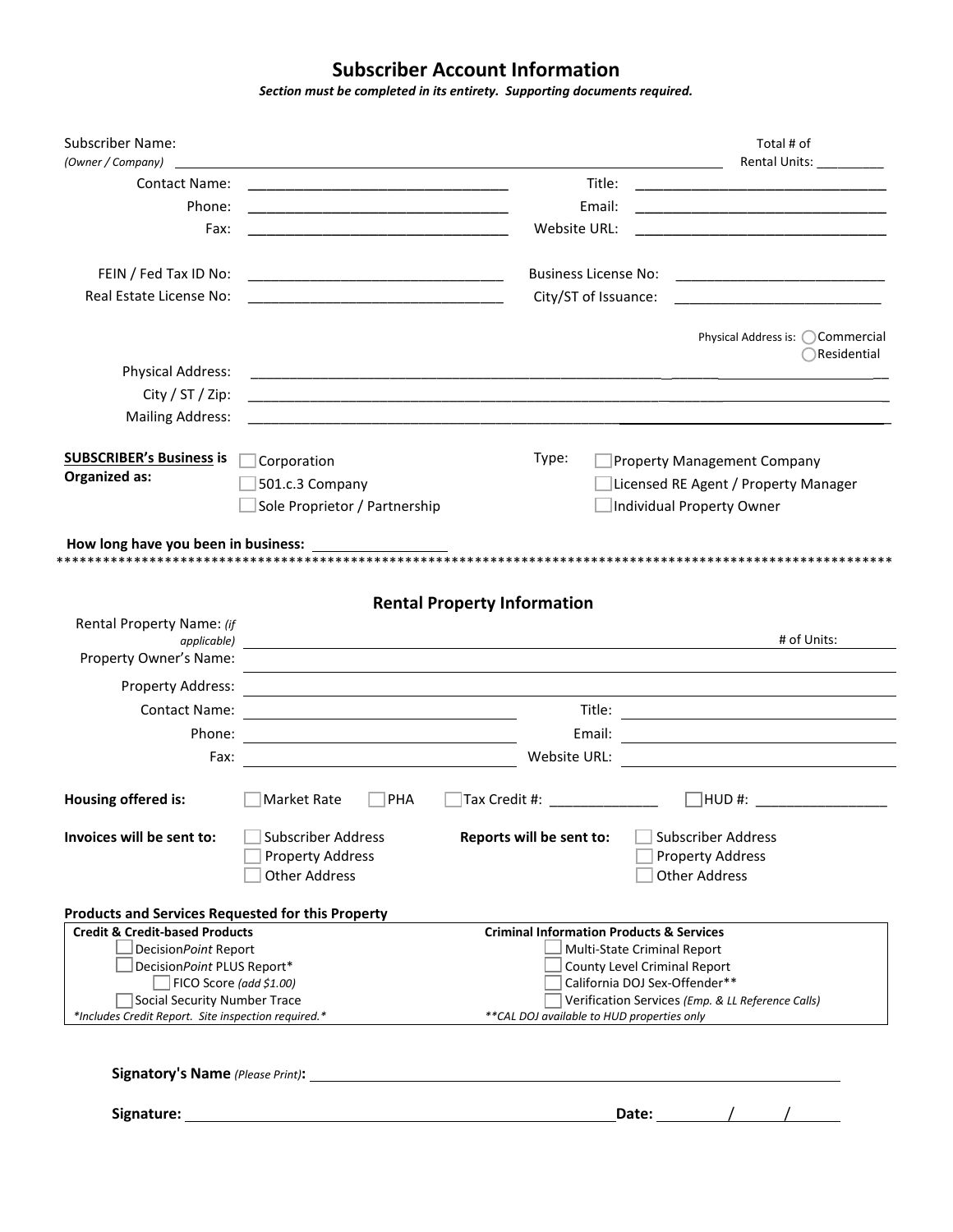From:

To: National Tenant Network PO Box 6245 Concord, CA 94524

RE: Letter of Intent—Use of Credit Bureau Reports

Regarding access to and use of retail credit bureau report, the undersigned makes the following representations:

| Signature: |                                                                                                                                                                                                                                | Date:               |                  |  |
|------------|--------------------------------------------------------------------------------------------------------------------------------------------------------------------------------------------------------------------------------|---------------------|------------------|--|
|            |                                                                                                                                                                                                                                |                     |                  |  |
|            | Subscriber Name: Name: Name: Name: Name: Name: Name: Name: Name: Name: Name: Name: Name: Name: Name: Name: Name: Name: Name: Name: Name: Name: Name: Name: Name: Name: Name: Name: Name: Name: Name: Name: Name: Name: Name: N |                     |                  |  |
|            |                                                                                                                                                                                                                                |                     |                  |  |
|            |                                                                                                                                                                                                                                |                     |                  |  |
|            | Other:                                                                                                                                                                                                                         |                     |                  |  |
|            |                                                                                                                                                                                                                                |                     |                  |  |
|            |                                                                                                                                                                                                                                |                     |                  |  |
|            | Retail credit reports will be accessed from and stored at:<br>Subscriber's address as provided above                                                                                                                           |                     |                  |  |
|            |                                                                                                                                                                                                                                |                     |                  |  |
|            |                                                                                                                                                                                                                                | $\bigcirc$ Regional |                  |  |
| $\circ$    | The scope of access to retail credit reports will be:                                                                                                                                                                          | $\bigcirc$ Local    |                  |  |
| $\circ$    | We anticipate ordering $\frac{1}{\sqrt{1-\frac{1}{2}}\sqrt{1-\frac{1}{2}}}$ credit reports per $\sqrt{1-\frac{1}{2}}$ month                                                                                                    |                     | $\bigcirc$ year. |  |
|            |                                                                                                                                                                                                                                |                     |                  |  |
|            |                                                                                                                                                                                                                                |                     |                  |  |
|            |                                                                                                                                                                                                                                |                     |                  |  |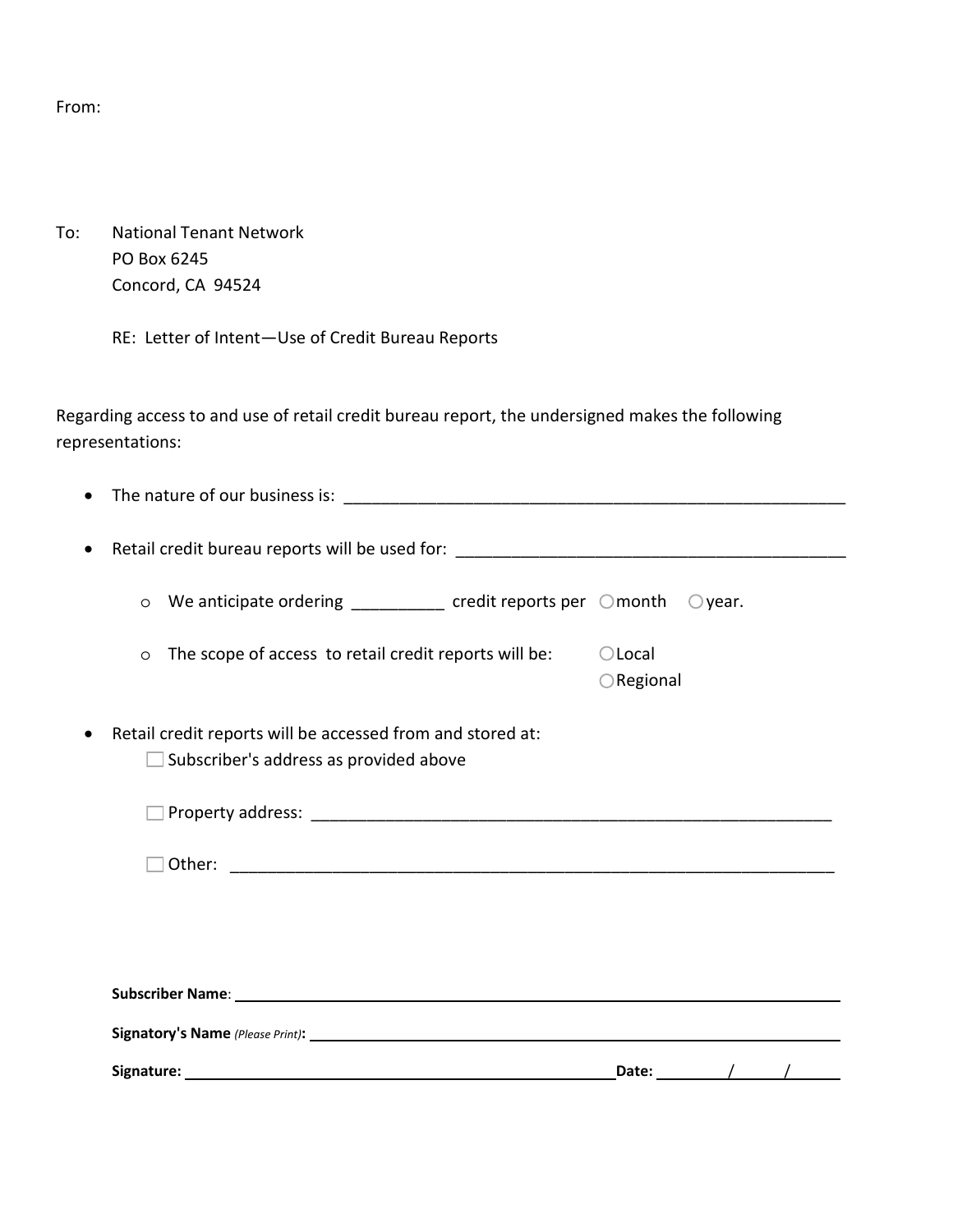# **NTN® Service and Subscription Agreement**

The undersigned hereby agrees to subscriber a total of  $r = r$  rental unit(s). National Tenant Network® (NTN) will invoice me  $\zeta$  **FEE WAIVED** for the one-time set-up and membership fee. **FEE WAIVED**

## **Certifications and Conditions of Use**

The Federal Fair Credit Reporting Act (15USC1681 et seq), and other applicable state laws restrict the purposes for which and under what conditions any person may obtain credit reports or other consumer information from a credit reporting agency (CRA). NTN is a CRA and has access to all retail bureaus. These laws control the confidentiality of credit information and under what circumstances it may be disclosed. *You must have the applicant's written consent!* Denial of residence requires that you disclose the source of any adverse information used in the denial. Pursuant to these laws, NTN requires the following certifications from its subscribers. By signing this agreement, you certify that you have permissible purpose for obtaining consumer reports as defined by Section 604 of the Federal Fair Credit Reporting Act (15USC1681b) as amended by the consumer credit reporting reform act if 1996 hereinafter called "FCRA". **The FCRA provides that any person who knowingly and willfully obtains information on a consumer from a consumer reporting agency under false pretenses shall be fined under title 18 or imprisoned not more than two (2) years or both.**

You must place your initials in the spaces provided.

### The undersigned certifies:

- $\Rightarrow$  \_\_\_\_\_\_\_ that he/she/it is the owner/agent of an owner of rental property.
- $\Rightarrow$  \_\_\_\_\_\_ that each request for reports will be based upon a legitimate business need in connection with a business transaction/tenant screening application initiated by the consumer.
- $\Rightarrow$  \_\_\_\_\_\_\_ that the information will be used for no other purpose.
- $\Rightarrow$  \_\_\_\_\_\_\_ that written authorization will be obtained from the applicant before initiating any credit investigation. I will maintain all written authorizations for 5 years.
- $\Rightarrow$  \_\_\_\_\_\_\_ that no reports will be ordered, or permitted to be ordered, on the subscriber, staff, employees, acquaintances, contractors or relatives.
- $\Rightarrow$  that the subscriber will not disclose the content of any report ordered from NTN to a third party.

By signing below, you additionally certify that you will request consumer reports pursuant to procedures prescribed by NTN from time to time only for the permissible purpose certified above, and will use the reports obtained for no other purpose unless clearly required by law. **You may use reports only once.** You must hold each report in strictest confidence. You may NOT disclose the content of reports to third parties. You may NOT disclose to the consumer or any third party credit scores obtained under this agreement unless clearly required by law. All reports shall be requested by and disclosed to you only and to your authorized and designated employees having a need to know and only to the extent necessary to enable you to use the consumer reports in accordance with this agreement.

#### **Disclosure to Applicant/Consumer:**

The subscriber/end user may, but is not required to, disclose the report to the subject of the report only in connection with an adverse action based on the report.

The undersigned subscriber agrees to allow NTN or its authorized agents to inspect any records, documentation or physical premises to determine compliance with these laws; **NTN strongly advises that its subscribers become familiar with these laws, their requirements, and restrictions.**

Subscriber agrees to indemnify and hold NTN harmless for failure to obtain written authorization before initiation of a credit investigation and to further indemnify and hold NTN harmless of all claims arising out of the improper use, disclosure, or storage of credit information. Subscriber hereby indemnifies NTN from and against all claims arising from subscriber's misuse, or improper acquisition or disclosure of information provided by NTN. In any action brought to enforce the terms of this agreement, or resulting from a breach by the subscriber, the undersigned agrees to pay all reasonable fees incurred by NTN, including attorneys' fees.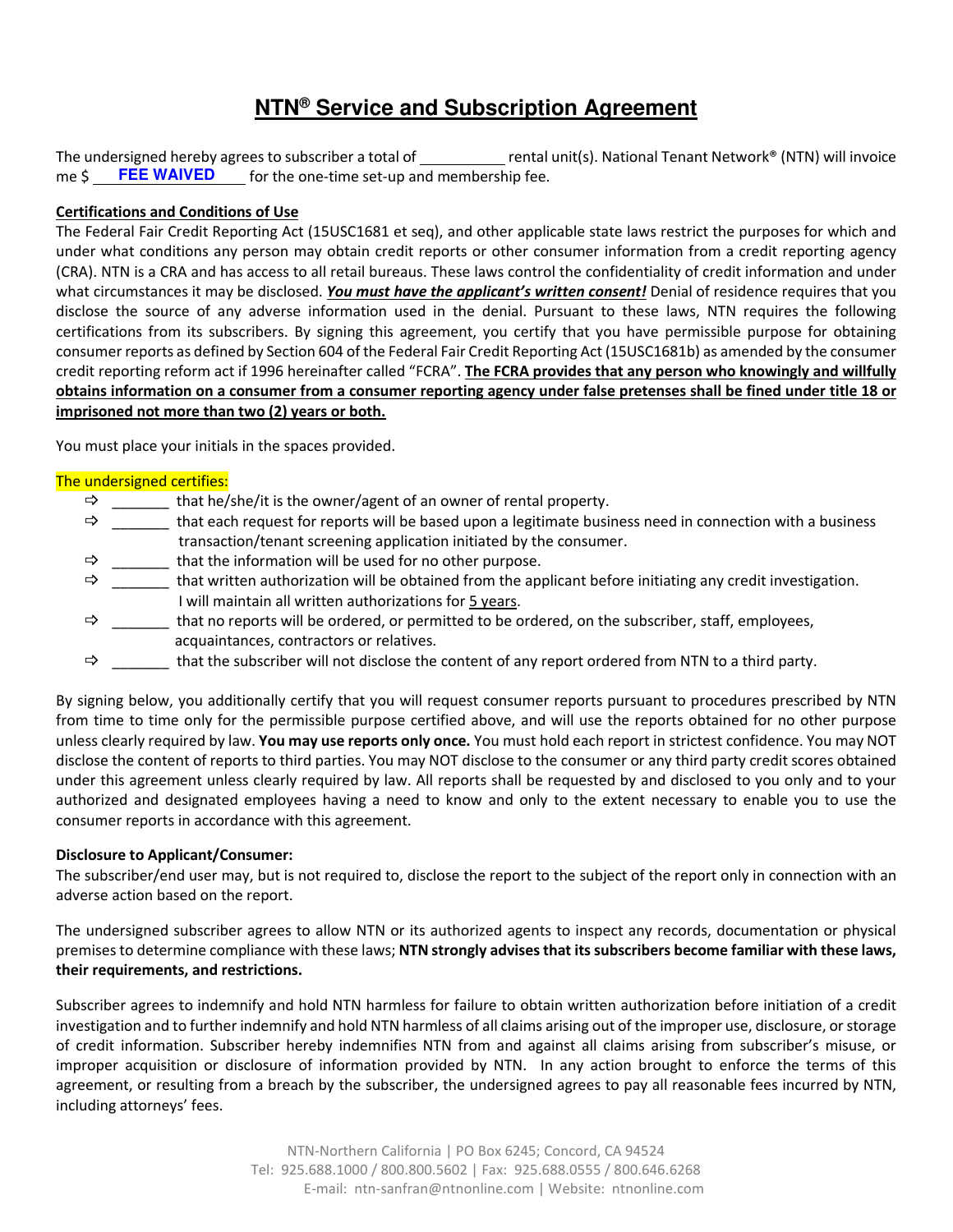The subscriber will hold the credit repository and all of its agents harmless on account of any expense or damage arising or resulting from the publishing or other disclosure of credit information by subscriber, its employees, or agents contrary to the conditions of this agreement.

Subscriber agrees that this agreement (including the documents and instruments referred to in this agreement) constitutes the entire agreement and understanding of the parties with respect to services NTN® will provide and this agreement supersedes all prior understandings and agreements whether written or oral, with respect to such subject matter.

# **NTN AND SUBSCRIBER HEREBY IRREVOCABLY WAIVE ANY AND ALL RIGHT TO TRIAL BY JURY AND ANY LEGAL PROCEEDING ARISING OUT OF OR RELATING TO THIS AGREEMENT OR THE TRANSACTIONS CONTEMPLATED HEREIN.**

NTN may, upon its election, discontinue serving the subscriber and cancel this agreement immediately on 10 (ten) day notice, but the obligations and agreements set forth herein will remain in force. Violation of any one of the provisions of this agreement, or any provision or the obligations implied by its terms and conditions subjects you, your agents, fiduciaries, officers and employees to immediate termination of NTN® services.

Subscriber agrees to pay NTN within 30 days of billing. A service charge of 1.5% or a late fee of \$5.00 (whichever is greater) will apply on invoices over 30 days past due. Accounts past due are also subject to credit hold. Conditions and pricing contained in this agreement are subject to change upon 30 day written notice from NTN.

Use of NTN® services by the undersigned subscriber indicates an understanding of and compliance with the above.

# **Additional Certifications**

By signing below, in addition to the above terms

- $\Rightarrow$  I acknowledge my responsibilities under the FCRA.
- $\Rightarrow$  I acknowledge that many services containing credit repository information also contain information from the Death Master File as issued by the Social Security Administration ("DMF")
- $\Rightarrow$  I certify pursuant to Section 203 of the Bipartisan Budget Act of 2013 and 15 C.F.R. § 1110.102 that, consistent with its applicable FCRA or GLB use of credit repository information, my use of deceased flags or other indicia within the credit repository information is restricted to legitimate fraud prevention or business purposes in compliance with applicable laws, rules regulations, or fiduciary duty, as such business purposes are interpreted under 15 C.F.R. § 1110.102(a)(1);
- $\Rightarrow$  I certify that I will not take any adverse action against any consumer without further investigation to verify the information from the deceased flags or other indicia within the credit repository information.
- $\Rightarrow$  I certify that I shall implement and maintain a comprehensive information security program written in one or more readily accessible parts and that contains administrative, technical, and physical safeguards that are appropriate to the client's size and complexity, the nature and scope of its activities, and the sensitivity of the information provided to the client by Reseller; and that such safeguards shall include the elements set forth in 16 C.F.R. § 314.4 and shall be reasonably designed to (i) insure the security and confidentiality of the information provided by Reseller, (ii) protect against any anticipated threats or hazards to the security or integrity of such information, and (iii) protect against unauthorized access to or use of such information that could result in substantial harm or inconvenience to any consumer.
- $\Rightarrow$  I have read and understand all credit report Access Security Requirements and will take all reasonable measures to enforce them in my office.
	- $\circ$  Download a full copy at www.NTNonline.com or request a copy from an NTN® office.
- $\Rightarrow$  I am the "end user" and will not further sell consumer credit information.
- $\Rightarrow$  I order credit reports for the purpose of:

| <b>Subscriber Name: Example 2018</b>                                                                                            |       |  |  |
|---------------------------------------------------------------------------------------------------------------------------------|-------|--|--|
|                                                                                                                                 |       |  |  |
| Signature: the contract of the contract of the contract of the contract of the contract of the contract of the                  | Date: |  |  |
| NTN-Northern California   PO Box 6245; Concord, CA 94524<br>Tel: 925.688.1000 / 800.800.5602   Fax: 925.688.0555 / 800.646.6268 |       |  |  |

E-mail: ntn-sanfran@ntnonline.com | Website: ntnonline.com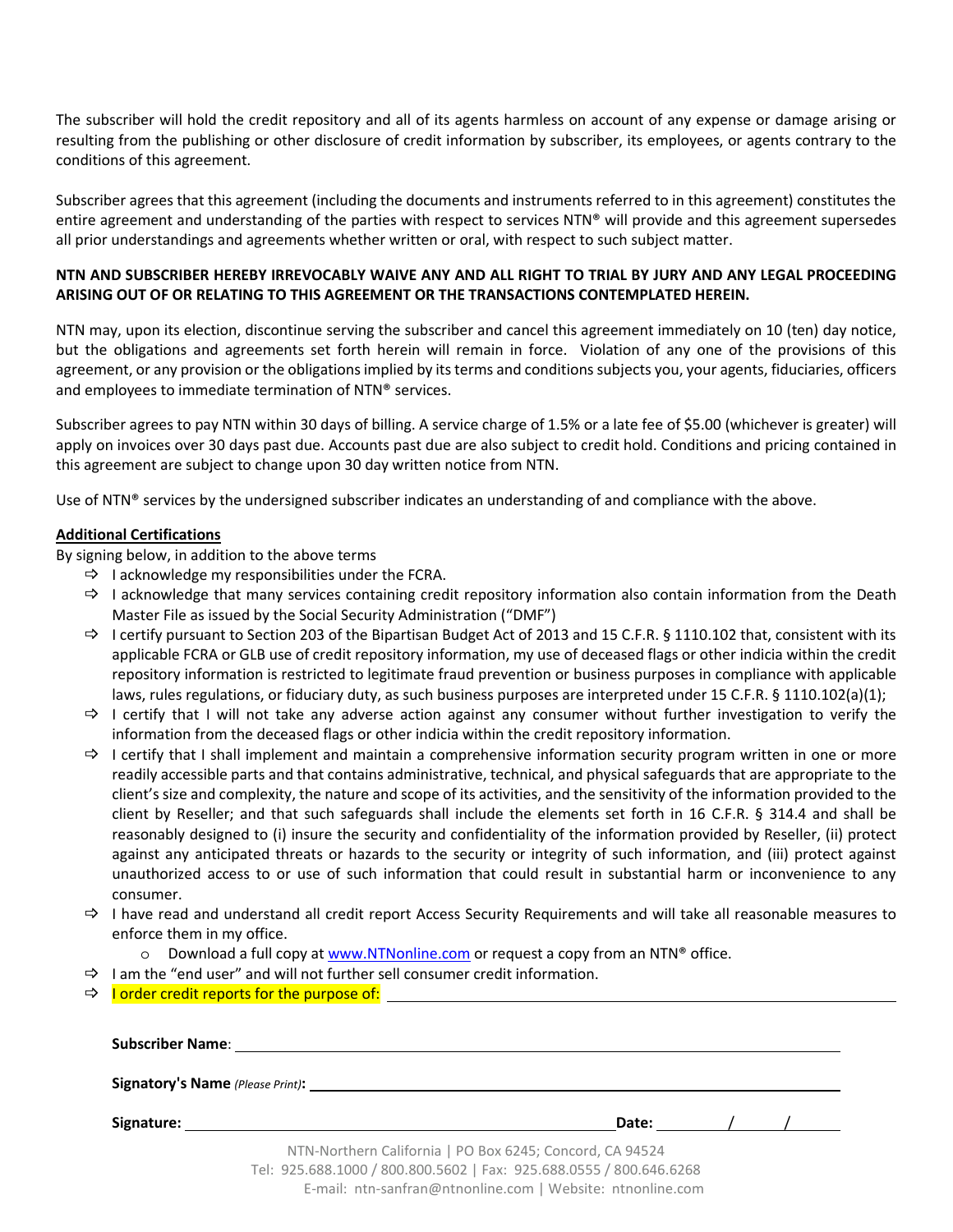# **TransUnion Addendum to the NTN® Service and Subscription Agreement** *Qualifications for End User, DMF, TU Scoring*

- 1. End User is the owner or agent of the owner of rental property and subscriber to  $NTN<sup>®</sup>$  services and has a permissible purpose for obtaining Consumer Reports in accordance with the Fair Credit Reporting Act (15 U.S.C. §1681et seq.) including, without limitation, all amendments thereto ("FCRA"). The End User certifies its permissible purpose as:
	- In accordance with the written instructions of the consumer; or
	- For a legitimate business need in connection with a business transaction that is initiated by the consumer, including but not limited to, tenant screening.
- 2. End User certifies that End User shall use the consumer reports: (a) solely for the Subscriber's certified use(s); and (b) solely for End User's exclusive one-time use. End User shall not request, obtain or use consumer reports for any other purpose including, but not limited to, for the purpose of selling, leasing, renting, or otherwise providing information obtained under this Agreement to any other party, whether alone, in conjunction with End User's own data, or otherwise in any service which is derived from the consumer reports. The consumer reports shall be requested by, and disclosed by End User only to the End User's designated and authorized employees having a need to know and only to the extent necessary to enable End User to use the Consumer Reports in accordance with this Agreement. End User shall ensure that such designated and authorized employees shall not attempt to obtain any Consumer Reports on themselves, associates, or any other person exempt in the exercise of their official duties.
- 3. End User will maintain copies of all written authorizations for a minimum of five (5) years from the date of inquiry.
- 4. THE FCRA PROVIDES THAT ANY PERSON WHO KNOWINGLY AND WILLFULLY OBTAINS INFORMATION ON A CONSUMER FROM A CONSUMER REPORTING AGENCY UNDER FALSE PRETENSES SHALL BE FINED UNDER TITLE 18 OF THE UNITED STATES CODE OR IMPRISIONED NOT MORE THAN TWO YEARS, OR BOTH.
- 5. End User shall use each Consumer Report only for a one-time use and shall hold the report in strict confidence, and not disclose it to any third parties; provided, however, that End User may, but is not required to, disclose the report to the subject of the report only in connection with an adverse action based on the report. Moreover, unless otherwise explicitly authorized in an agreement between NTN and its End User for scores obtained from TransUnion, or as explicitly otherwise authorized in advance and in writing by TransUnion through NTN, End User shall not disclose to consumers or any third party, any or all such scores provided under such agreement, unless clearly required by law.
- 6. With just cause, such as violation of the terms of the End User's contract or a legal requirement, or a material change in existing legal requirements that adversely affects the End User's agreement, NTN may, upon its election, discontinue serving the End User and cancel the agreement immediately.

# **Information from the Death Master File (DMF)**

End User certifies that it meets the qualifications of a Certified Person under 15 CFR Part 1110.2 and that its access to the DMF is appropriate because:

- a. **Certified Person**: End User has a legitimate fraud prevention interest, or has a legitimate business purpose pursuant to a law, governmental rule, regulation or fiduciary duty, and shall specify the basis for so certifying; and
- b. **Security**: End User has systems, facilities, and procedures in place to safeguard the accessed information; experience in maintaining the confidentiality, security, and appropriate use of the accessed information, pursuant to requirements similar to the requirements of section 6103(p)(4) of the Internal Revenue Code of 1986; and agrees to satisfy the requirements of section 6103(p)(4) as if such section applied to End User; and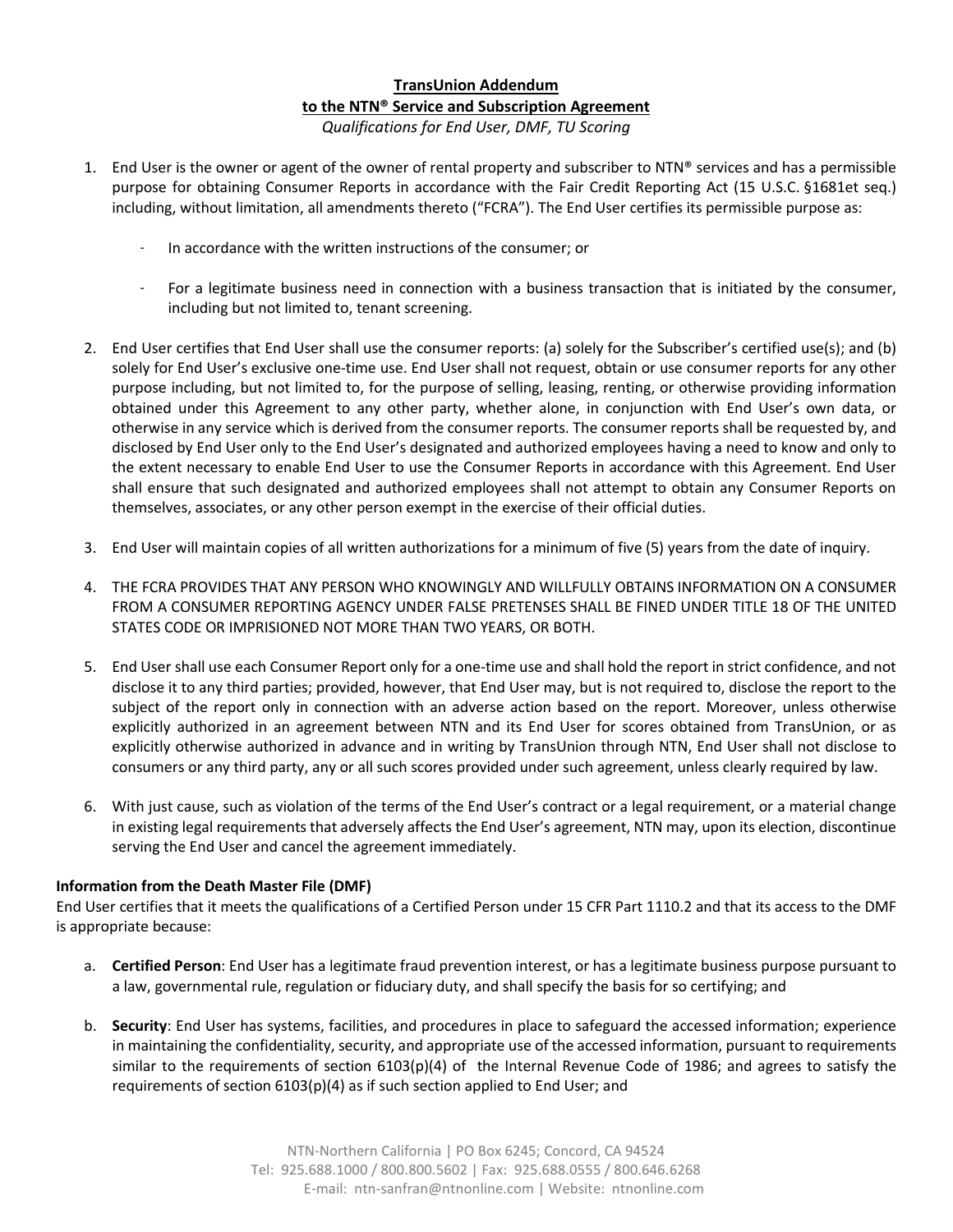- c. End User shall not disclose information derived from the DMF to the consumer or any third party, unless clearly required by law.
- d. **Penalties**: End User acknowledges that failure to comply with the provisions above may subject the End User to penalties under 15 CFR 1110.200 of \$1,000 for each disclosure or use, up to a maximum of \$250,000 in penalties per calendar year.
- e. **Indemnification and Hold Harmless**: End User shall indemnify and hold harmless the TransUnion and the U.S. Government/NTIS from all claims, demands, damages, expenses, and losses, whether sounding in tort, contract or otherwise, arising from or in connection with End User's, or End User's employees, contractors, subcontractors, use of the DMF. This provision shall survive termination of the Agreement and will include any and all claims or liabilities arising from intellectual property rights.
- f. **Liability**:
	- a. Neither TransUnion nor the U.S. Government/NTIS (a) make any warranty, express or implied, with respect to information provided under this Section of the Policy, including, but not limited to, implied warranties of merchantability and fitness for any particular use; (b) assume any liability for any direct, indirect or consequential damages flowing from any use of any part of the DMF, including infringement of third party intellectual property rights; and (c) assume any liability for any errors or omissions in the DMF. The DMF does have inaccuracies and NTIS and the Social Security Administration (SSA), which provides the DMF to NTIS, does not guarantee the accuracy of the DMF. SSA does not have a death record for all deceased persons. Therefore, the absence of a particular person on the DMF is not proof that the individual is alive. Further, in rare instances, it is possible for the records of a person who is not deceased to be included erroneously in the DMF.

If an individual claims that SSA has incorrectly listed someone as deceased (or has incorrect dates/data on the DMF), the individual should be told to contact their local Social Security office (with proof) to have the error corrected. The local Social Security office will:

- i. Make the correction to the main NUMIDENT file at SSA and give the individual a verification document of SSA's current records to use to show any company, recipient/purchaser of the DMF that has the error, OR,
- ii. Find that SSA already has the correct information on the main NUMIDENT file and DMF (probably corrected sometime prior), and give the individual a verification document of SSA's records to use to show to any company subscriber/purchaser of the DM that has the error.

# **TransUnion Scores**

1. End User will request Scores only for End User's exclusive use. End User may store Scores solely for End User's own use in furtherance of End User's original purpose for obtaining the Scores. End User shall not use the Scores for model development or model calibration and shall not reverse engineer the Score. All Scores provided hereunder will be held in strict confidence and may never be sold, licensed, copied, reused, disclosed, reproduced, revealed or made accessible in whole or in part, to any Person, except (i) to those employees of End User with a need to know and in the course of their employment; (ii) to those third party processing agents and other contractors of End User who have executed an agreement that limits the use of the Scores by the third party only to the use permitted to End User and contains the prohibitions set forth herein regarding model development, model calibration, reverse engineering and confidentiality prohibitions set forth herein; (iii) when accompanied by the corresponding reason codes, to the consumer who is the subject of the Score; (iv) to government regulatory agencies; or (v) as required by law.

The undersigned has direct knowledge of all the facts certified.

| Date: $\angle$ / $\angle$ |  |
|---------------------------|--|

NTN-Northern California | PO Box 6245; Concord, CA 94524 Tel: 925.688.1000 / 800.800.5602 | Fax: 925.688.0555 / 800.646.6268 E-mail: ntn-sanfran@ntnonline.com | Website: ntnonline.com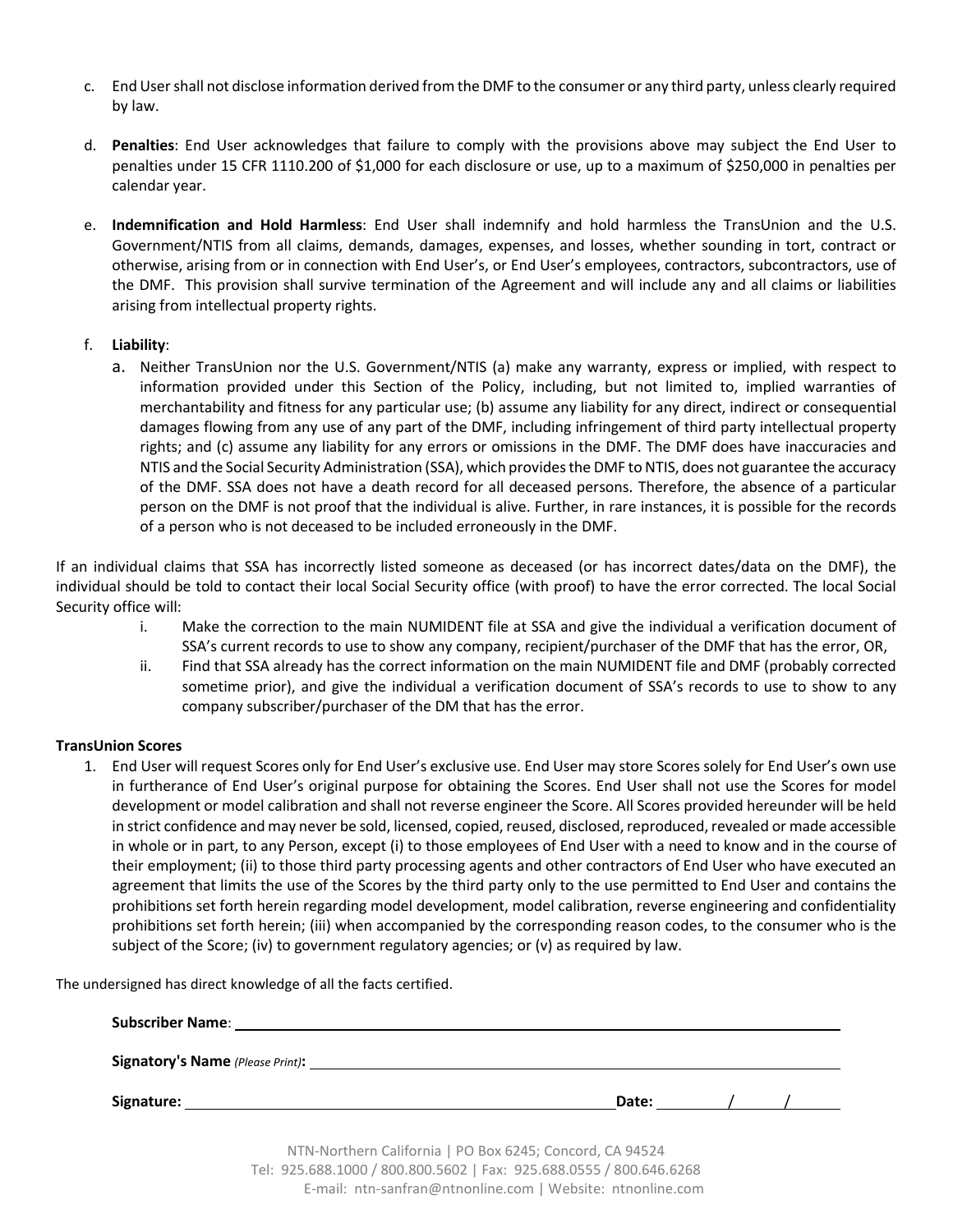# **Criminal Information Service**

By entering into this agreement, the undersigned, certified subscriber to National Tenant Network® (NTN) indicates a clear understanding of the terms of this agreement and by signing expressly commits to be bound by the terms and conditions of this agreement. The undersigned understands that the reports provided under this agreement are furnished to you through NTN by a third party vendor of such public data. The source of this data is the public records of the jurisdiction indicated on the report or the appropriate Department of Corrections or Department of Law Enforcement. National Tenant Network is not the source of the data comprising the report. NTN does not gather, compile, record or edit in any manner, the criminal background data provided under this agreement. As a result, NTN cannot and does not accept, and expressly disclaims, any responsibility for any error in the data provided or any changes made to that data subsequent to the date NTN acquired the data.

**All reports provided are based upon limited information, i.e. name and birth date. Because of this absolute certainty that the report applies to an individual with the same name and birth date is not possible. An apparent match of a record with an individual may thus be erroneous. Caution is urged when your inquiry produces an accurate match. Discrimination against an ex-offender who is trying to become a law abiding citizen is contrary to the best interest of society and may violate the Federal Fair Housing laws. Confrontation of a person with a conviction history may also place you at risk.** 

As a Credit Reporting Agency, NTN is governed by both State and Federal laws regulating reporting criminal records. The applicable law may limit NTN's reporting of criminal records to a specific time period. For complete criminal records, NTN recommends searching appropriate county website(s).

The user also agrees to comply with any applicable state requirements concerning access to or use of criminal records. All information is made available on an "as is" basis. The user, understands that National Tenant Network cannot be responsible for the record keeping practices of third parties including, but not limited to; the department of motor vehicles, county, state and federal courts, state repositories, state and regional prisons, local police stations, federal bankruptcy courts, federal civil courts, state medical boards and other professional licensing organizations, and other local, state and federal organizations. The user recognizes that information is secured by and through fallible human sources. The user hereby releases National Tenant Network, its officers and employees from liability for any errors and/or omissions contained in reports prepared by third parties and from any loss or expense suffered by the user directly or indirectly from National Tenant Network reports.

The undersigned, by signing below, indicates that it/he/she understands the terms above and has read and expressly agrees to the following:

#### **Please initial where required:**

 $\Rightarrow$  Requests for and use of criminal background reports will be used solely and exclusively in connection with

- a residential screening involving the applicant upon whom the report is requested.
- $\Rightarrow$  All searches are done at the county and/or state level indicated only.
- $\Rightarrow$  Reports are strictly confidential. You may NOT disclose the content of reports to third parties.

Violation of any one of the provisions of this agreement, or any provision or the obligations implied by its terms and conditions subjects the undersigned, its agents, fiduciaries, officers and employees to immediate termination of NTN® services.

Neither NTN, Inc. nor any NTN® office or the corporation, partnership, or individual(s) doing business as NTN or their officers, employees, agents or partners (hereafter NTN) shall be liable to the undersigned for any claim, injury or damage which is asserted based upon inaccurate or incomplete data or any act or omission of the undersigned, its employees or agents. This includes the improper acquisition, disclosure or use of reports by the undersigned, its employees or agents provided under this agreement or any act or omission which constitutes a breach of the express or implied terms and conditions of this agreement.

The undersigned, its agents expressly agree to indemnify, defend and hold NTN harmless from and against any and all damages, losses, costs, expenses, liabilities and judgments (including attorney fees) which may be asserted against, imposed upon or determined to be due from NTN based on inaccurate or incomplete data or any act or omission of the undersigned, its employees or agents under this agreement or from and against the conditions of this agreement. The undersigned hereby expressly agrees, should a claim under this agreement be asserted based on inaccurate or incomplete data or violations of its terms or any act or omission of its agents, employees or those acting on behalf of the undersigned, to waive any and all claims against NTN and consents to entry of a summary judgment releasing NTN from any and all factual claims it may assert against NTN.

| Signature: | Date: $\frac{1}{1}$ /                                    |  |
|------------|----------------------------------------------------------|--|
|            | NTN-Northern California   PO Box 6245; Concord, CA 94524 |  |

Tel: 925.688.1000 / 800.800.5602 | Fax: 925.688.0555 / 800.646.6268 E-mail: ntn-sanfran@ntnonline.com | Website: ntnonline.com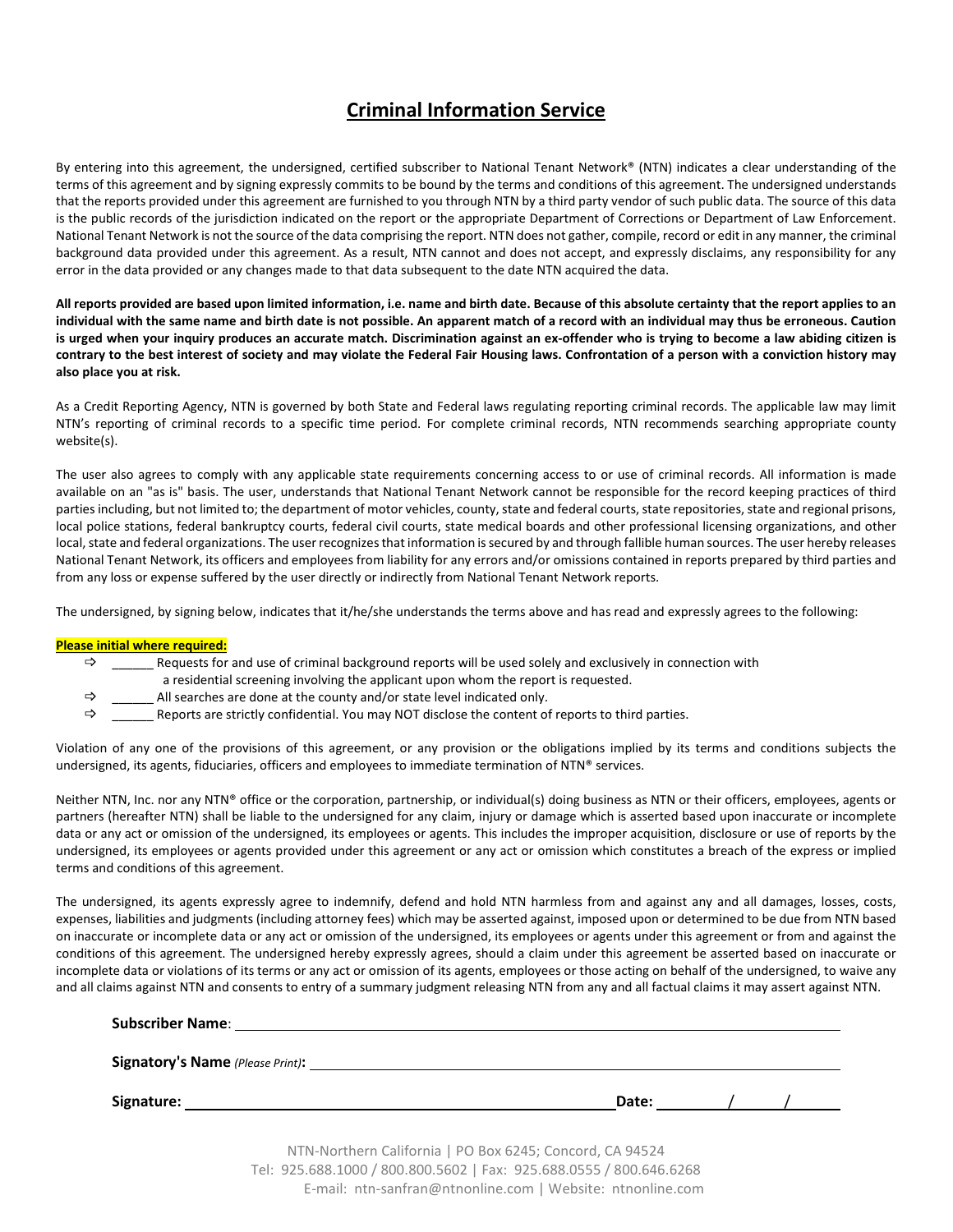| Please complete the following in full:                                                                             |                |       |      |
|--------------------------------------------------------------------------------------------------------------------|----------------|-------|------|
|                                                                                                                    |                |       |      |
|                                                                                                                    |                |       |      |
|                                                                                                                    |                |       |      |
|                                                                                                                    |                |       |      |
|                                                                                                                    |                |       |      |
|                                                                                                                    |                |       |      |
|                                                                                                                    |                |       |      |
|                                                                                                                    |                |       |      |
|                                                                                                                    |                |       |      |
|                                                                                                                    |                |       |      |
|                                                                                                                    | NTN Subscriber |       | Date |
| Verifying Institution/Agent, please record your verification below:                                                |                |       |      |
| Information Verified By:                                                                                           |                | Date: |      |
| Date Opened:                                                                                                       |                |       |      |
| Account Type:                                                                                                      |                |       |      |
| Name of Record:                                                                                                    |                |       |      |
| Address of Record:                                                                                                 |                |       |      |
| the above provided information, including account standing and average balance rating.<br><b>Account Standing:</b> |                |       |      |

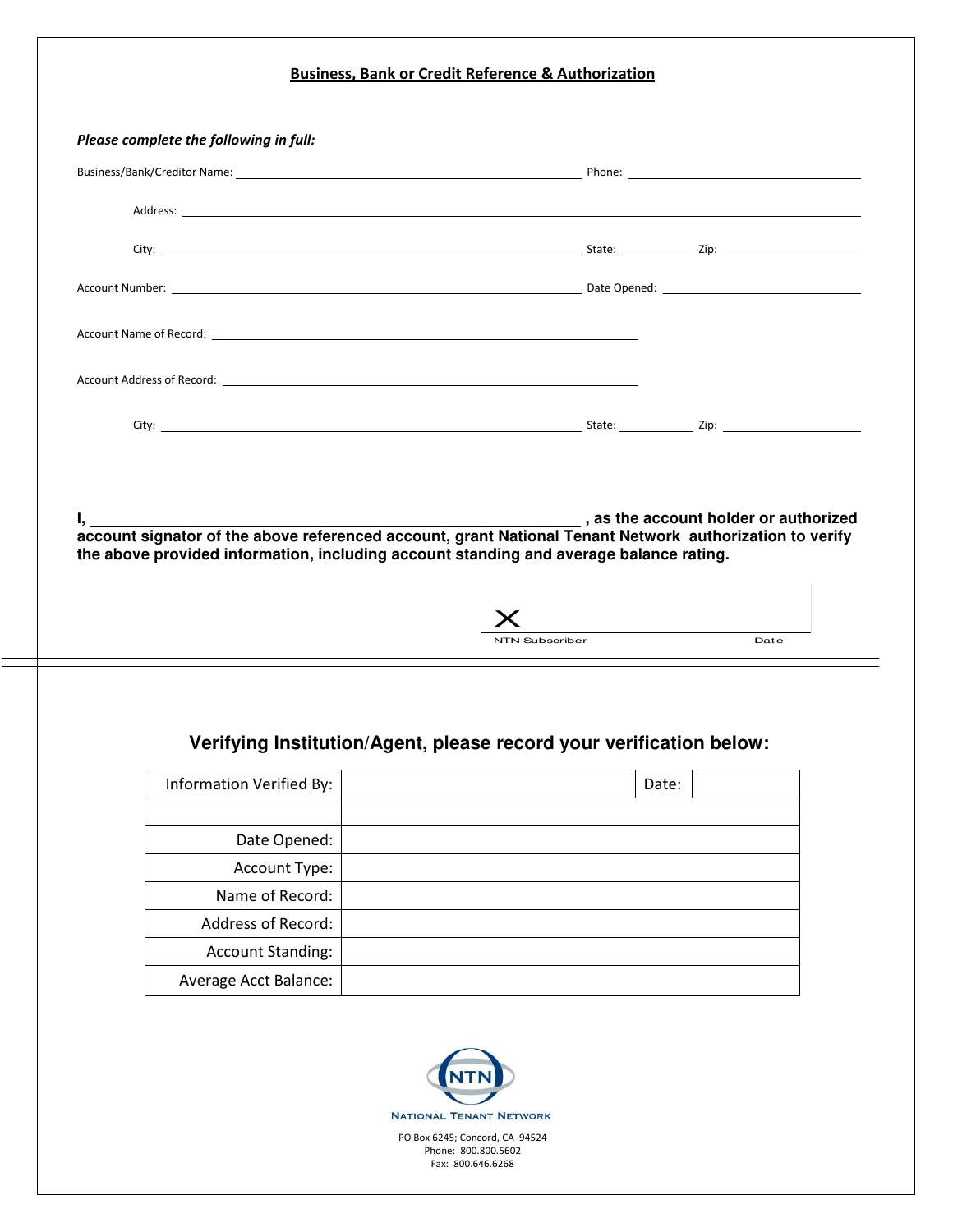Personal Credit Report Authorization:

The undersigned, as an individual, principal, partner, or officer of the business requesting and receiving credit reports hereby authorizes National Tenant Network to access and retrieve a personal credit report, including applicable FRAUD alerts, from one of the national credit bureaus for purposes of meeting compliance requirements of the credit bureau(s).The undersigned acknowledges that a charge of \$7.50 will be billed to the subscriber's account for each person on whom a credit report is obtained.

| Complete Name:<br>Social Security #:<br>Date of Birth: |       |
|--------------------------------------------------------|-------|
| <b>Current Address:</b>                                |       |
| <b>Previous Address:</b>                               |       |
| Signature:                                             | Date: |

Personal Credit Report Authorization:

The undersigned, as an individual, principal, partner, or officer of the business requesting and receiving credit reports hereby authorizes National Tenant Network to access and retrieve a personal credit report, including applicable FRAUD alerts, from one of the national credit bureaus for purposes of meeting compliance requirements of the credit bureau(s).The undersigned acknowledges that a charge of \$7.50 will be billed to the subscriber's account for each person on whom a credit report is obtained.

| Complete Name:<br>Social Security #:<br>Date of Birth: |       |
|--------------------------------------------------------|-------|
| <b>Current Address:</b>                                |       |
| <b>Previous Address:</b>                               |       |
| Signature: ______                                      | Date: |